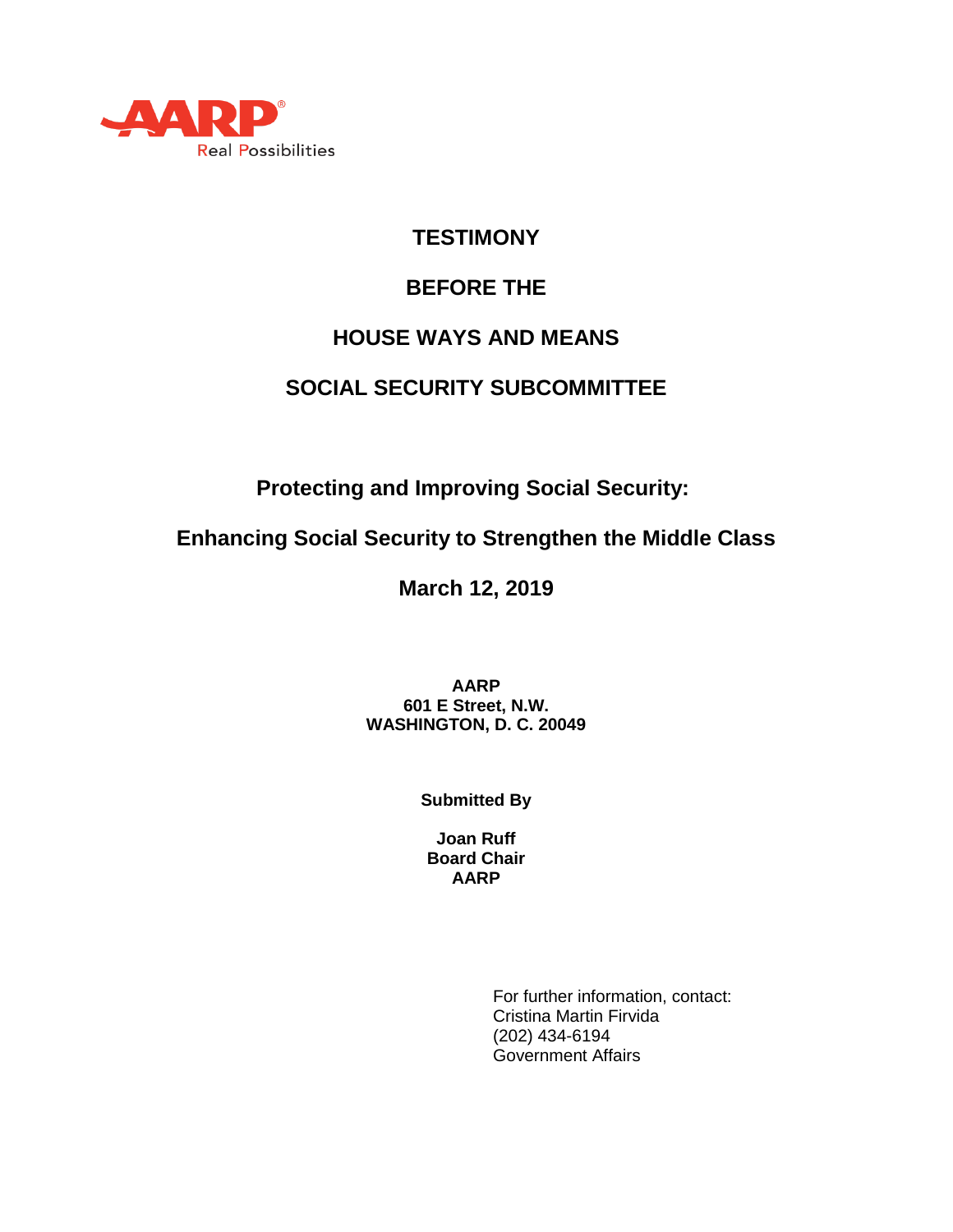On behalf of our 38 million members, and all Americans age 50 and over, AARP thanks Chairman Larson, Ranking Member Reed, and members of the Social Security Subcommittee, for the opportunity to testify today on the importance of Social Security. AARP has members in every state and American territory, including 115,662 members in the first congressional district of Connecticut and 114,360 members in the twenty-third congressional district of New York. AARP appreciates the opportunity to testify today on some of the significant issues surrounding the current and future state of retirement security of American workers and their families, and more broadly, on the important contributions Social Security makes to families, beyond providing the critical foundation of retirement income for Americans.

#### **The Retirement Income Gap**

 $\overline{a}$ 

The gap between the financial assets Americans will need to maintain their standard of living in retirement and what they actually have or are on track to acquire strongly suggests that the retirement security of millions of Americans will increasingly depend on Social Security. For more than half a century, a secure retirement in the United States centered on reliable income from three sources, the so-called "three legged stool" of retirement – employer-provided definedbenefit pension plans, personal savings, and Social Security. Together, these sources of income offered a stable financial future. Unfortunately, diminishing pensions and inadequate retirement savings – coupled with longer life expectancies --endangers the dream of a secure retirement for millions of Americans, and requires Social Security to play an even greater role in the lives of older Americans.

Defined-benefit (DB) pension plans once dominated the employment landscape. In 1983, roughly 60 percent of workers with an employer-sponsored retirement plan had a DB pension plan; by 2016, however, just 17 percent of workers with a workplace retirement plan had a DB pension. <sup>1</sup> At the same time that fewer workers have been offered a pension with guaranteed lifetime income, more workers have been offered defined contribution (DC) plans – such as 401(k) plans -- to save for their retirement. In 1983, only 12 percent of workers offered a workplace retirement plan were exclusively offered a DC plan, but by 2016, 73 percent of workers offered a workplace retirement plan were only offered a DC plan.

The switch from DB to DC plans has important implications for retirement security. First, employees now assume the responsibility of determining if and how much to save, and managing their retirement funds, even if they have little or no investment experience. Second, it is quite possible to outlive the savings in a DC plan because of the uncertainty of when one will die. Third,

 $1$  Center for Retirement Research (2018), "Workers with Pension Coverage By Type of Plan, 1983, 1998, and 2016," http://crr.bc.edu/wp-content/uploads/2015/10/figure-16.pdf.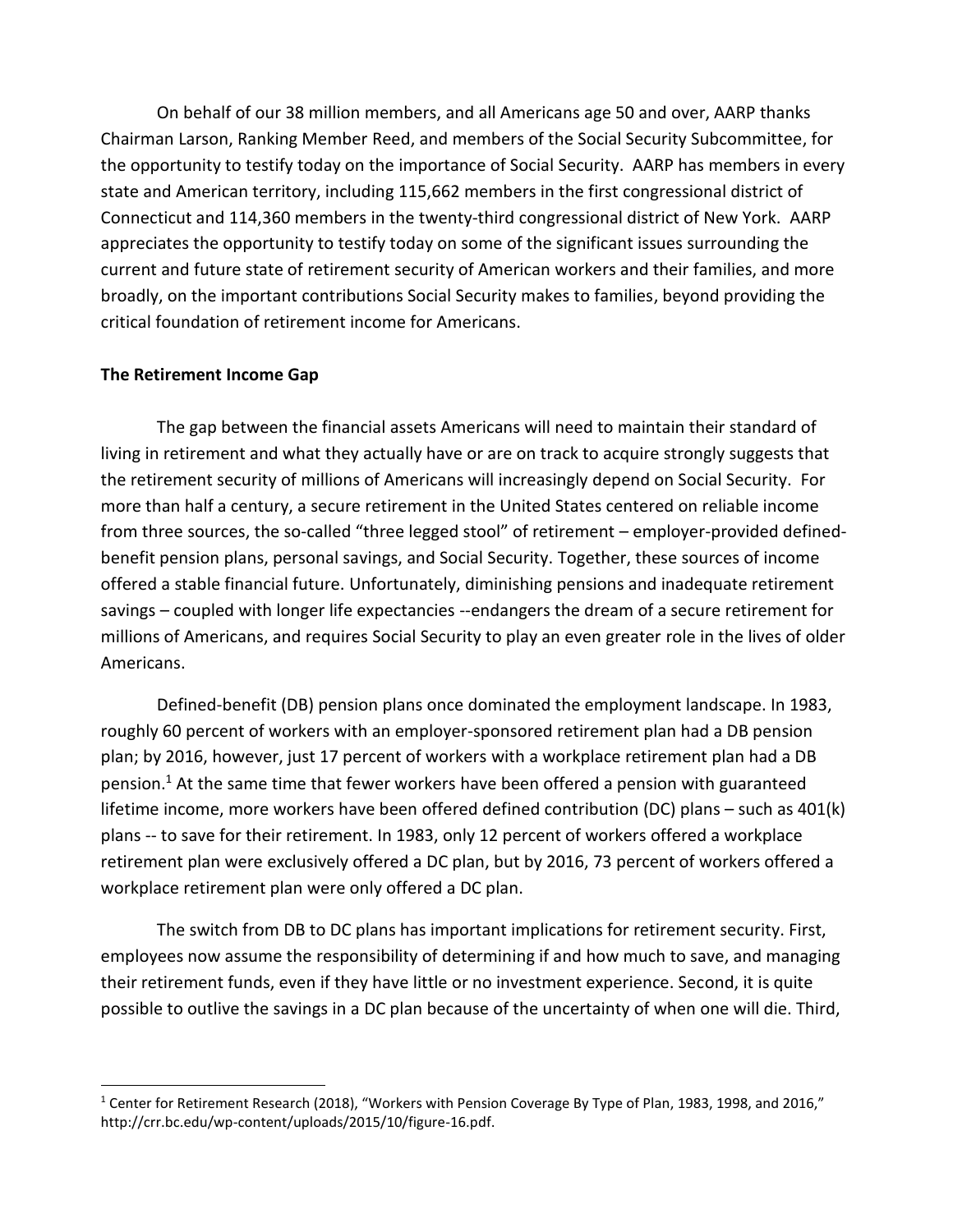despite the increased use of DC plans, financial experts generally agree the income they generate may not fully compensate for the loss of employer-provided DB pensions.<sup>2</sup>

Making matters worse, workers who only have access to a workplace savings plan are not saving enough to significantly contribute to a secure retirement. For middle-income households ages 55-64 with a DC plan or Individual Retirement Account (IRA), the median balance is roughly \$100,000, not nearly enough to ensure a secure retirement, especially given that the average number of retirement years has increased markedly from 12 in the 1960s to almost 20 today.<sup>34</sup> It is no wonder that surveys persistently show that Americans do not feel financially prepared to retire. A recent Center for Financial Services Innovation poll, funded in part by AARP, found that only 18% of respondents felt very confident they could meet their long-term financial goals, including retirement.<sup>5</sup>

Of course, access to a workplace retirement plan is better than none at all. Remarkably, just over half of all workers in the United States are in jobs with no retirement plan, and they are more likely to be less educated, part-time, and lower-paid workers.<sup>6</sup> Overall, the share of the workforce covered by retirement plans is 51 percent as of 2013, a percentage that has remained largely unchanged over the past three decades.<sup>7</sup> While these workers still could contribute to an IRA to save for their future, few actually do. For example, only about one worker in 20 with earnings of \$30,000 to \$50,000 a year and no access to a payroll deduction plan contributes to an IRA consistently.<sup>8</sup>

### **Social Security's Critical Role as an Income Source for Millions of Americans**

As a result of the diminishing presence of DB pensions and the uncertainty and volatility of personal retirement accounts and private assets, even those lucky enough to have access to a workplace retirement plan are more likely than ever to find that Social Security is the only guaranteed income stream they will not outlive during their retirement. Unsurprisingly, in an

<sup>&</sup>lt;sup>2</sup> Center for Retirement Research (2015), "Investment Returns: Defined Benefit vs. Defined Contribution Plans," [https://crr.bc.edu/wp-content/uploads/2015/12/IB\\_15-211.pdf.](https://crr.bc.edu/wp-content/uploads/2015/12/IB_15-211.pdf)

<sup>&</sup>lt;sup>3</sup> Center for Retirement Research (2018), "401(k)/IRA Balances for Median Working Household with a 401(k)/IRA Age 55-64, By Income Quintile, 2016," http://crr.bc.edu/wp-content/uploads/2015/10/Table-17.pdf.

<sup>4</sup> Center for Retirement Research (2018), "Average Years in Retirement, 1962-2050," http://crr.bc.edu/wpcontent/uploads/2015/10/figure-10.pdf.

<sup>&</sup>lt;sup>5</sup> Thea Garon, Andrew Dunn, Katy Golvala, and Eric Wilson (2018), "U.S. Financial Health Pulse: 2018 Baseline Survey Results," Center for Financial Services Innovation, https://s3.amazonaws.com/cfsi-innovation-files-2018/wpcontent/uploads/2019/02/25191008/Pulse-2018-Baseline-Survey-Results.pdf.

<sup>&</sup>lt;sup>6</sup> Center for Retirement Research (n.d.), "Pension Participation of All Workers, By Type of Plan, 1989-2016," http://crr.bc.edu/wp-content/uploads/2015/10/Pension-coverage.pdf.

 $7$ Craig Copeland (2014), "Employment-Based Retirement Plan Participation: Geographic Differences and Trends, 2013," Employee Benefit Research Institute (EBRI), Issue Brief 405, p. 27, Washington, DC.

[https://www.ebri.org/pdf/briefspdf/EBRI\\_IB\\_405\\_Oct14.RetPart.pdf.](https://www.ebri.org/pdf/briefspdf/EBRI_IB_405_Oct14.RetPart.pdf)

<sup>&</sup>lt;sup>8</sup>Employee Benefit Research Institute (2006), Unpublished estimates of the 2004 Survey of Income and Program Participation Wave 7 Topical Module.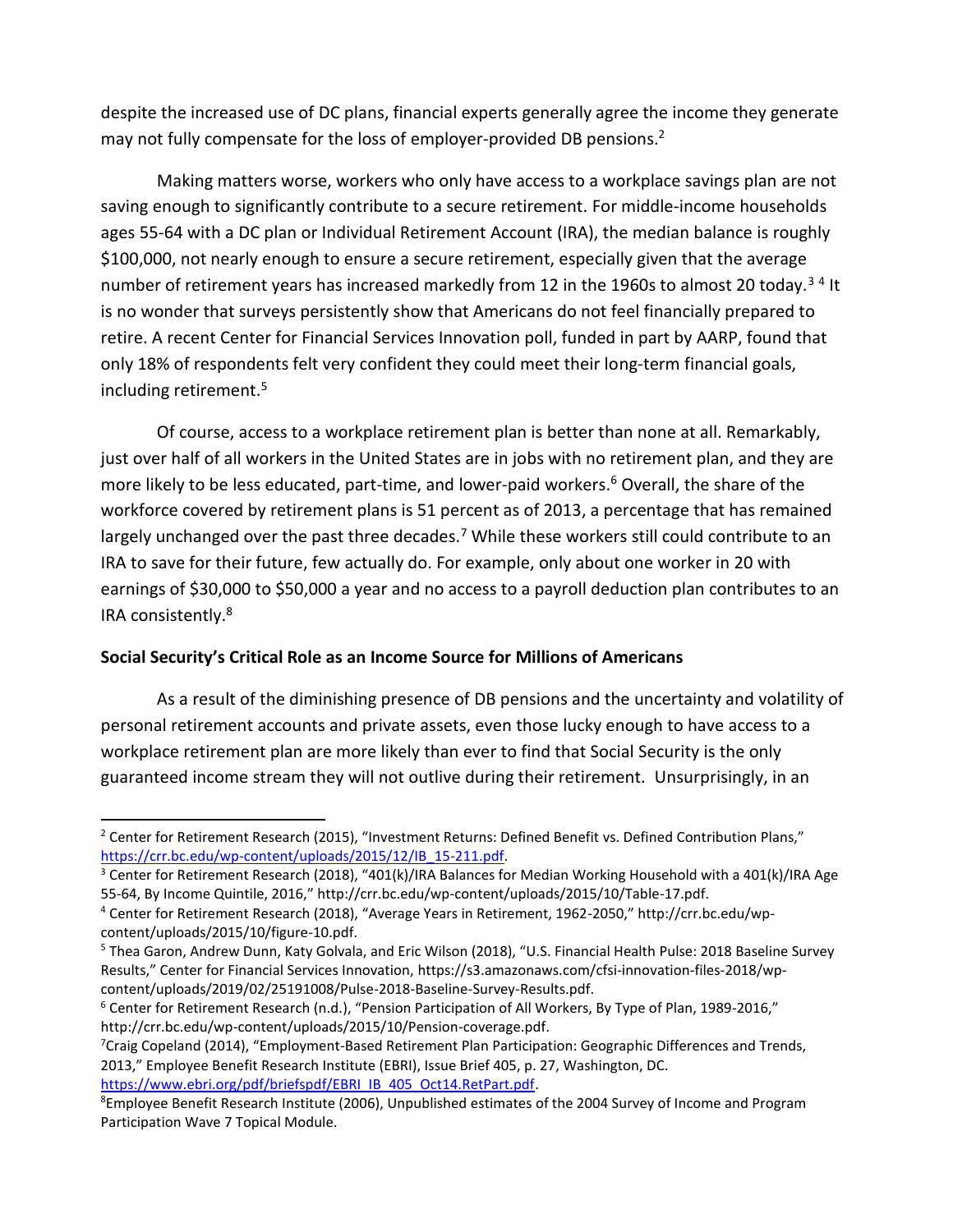AARP poll conducted last year, respondents across three generations overwhelmingly said Social Security is very important to their retirement security: 64 percent of Millennials, 79 percent of Gen-X respondents, and a full 90 percent of Baby Boomers agreed with that view.

Social Security is the only lifetime, inflation-protected, guaranteed source of retirement income that most Americans will have. It is the foundation of retirement security that keeps millions of older Americans out of poverty and allows them to live independently. But Social Security also provides some measure of economic security for families who face a loss of income because of the disability or the death of a wage earner. We often do not think of Social Security as a family income protection plan—yet that is exactly what it is.

Social Security was first conceived as a way to protect older Americans from spending their final years in poverty. Congress initially instituted a monthly benefit that would pay income support to a worker in retirement and ensure that the worker could not outlive his savings. The program has evolved over its more than 80 years to protect against a variety of risks. Today's workplace -- and its participants -- are vastly different than the one Congress had first envisioned in 1935, and Social Security has been updated several times to account for these changes and risks.

Social Security was first amended in 1939 to insure against the risks faced by the spouse and children of workers. At a time when men were generally the sole breadwinners for the family, and women were largely excluded from the workforce, these new spousal and survivor benefits protected wives and children in the event that the husband died during his working years. Although women's roles in the workplace have grown, this spousal and survivor benefit still provides vital support to families. Today, roughly one of every six beneficiaries is a spouse, survivor or child of a worker. Nearly 6 million survivors of deceased workers obtain Social Security benefits, and another 4.7 million spouses and children of retired and disabled workers obtain benefits based off the work record of the family's main breadwinner.

In 1956, Congress expanded Social Security to protect against the risk that a severe disability would prevent a person and his family from earning the income needed to live. Disability insurance now serves as a key backstop for all workers who have contributed into the system to receive support should they be unable to earn an income due to a severe medical impairment. Today, roughly 8.7 million workers – or one in seven Social Security beneficiaries – receive disability benefits.

In 1972, Congress added additional protections for all Social Security beneficiaries by requiring annual benefit adjustments to help ensure benefits keep pace with the cost of living. This cost-of-living adjustment, or COLA, protects all Social Security recipients from the risk that the cost of goods will increase faster than their benefits and make it difficult for them to make ends meet.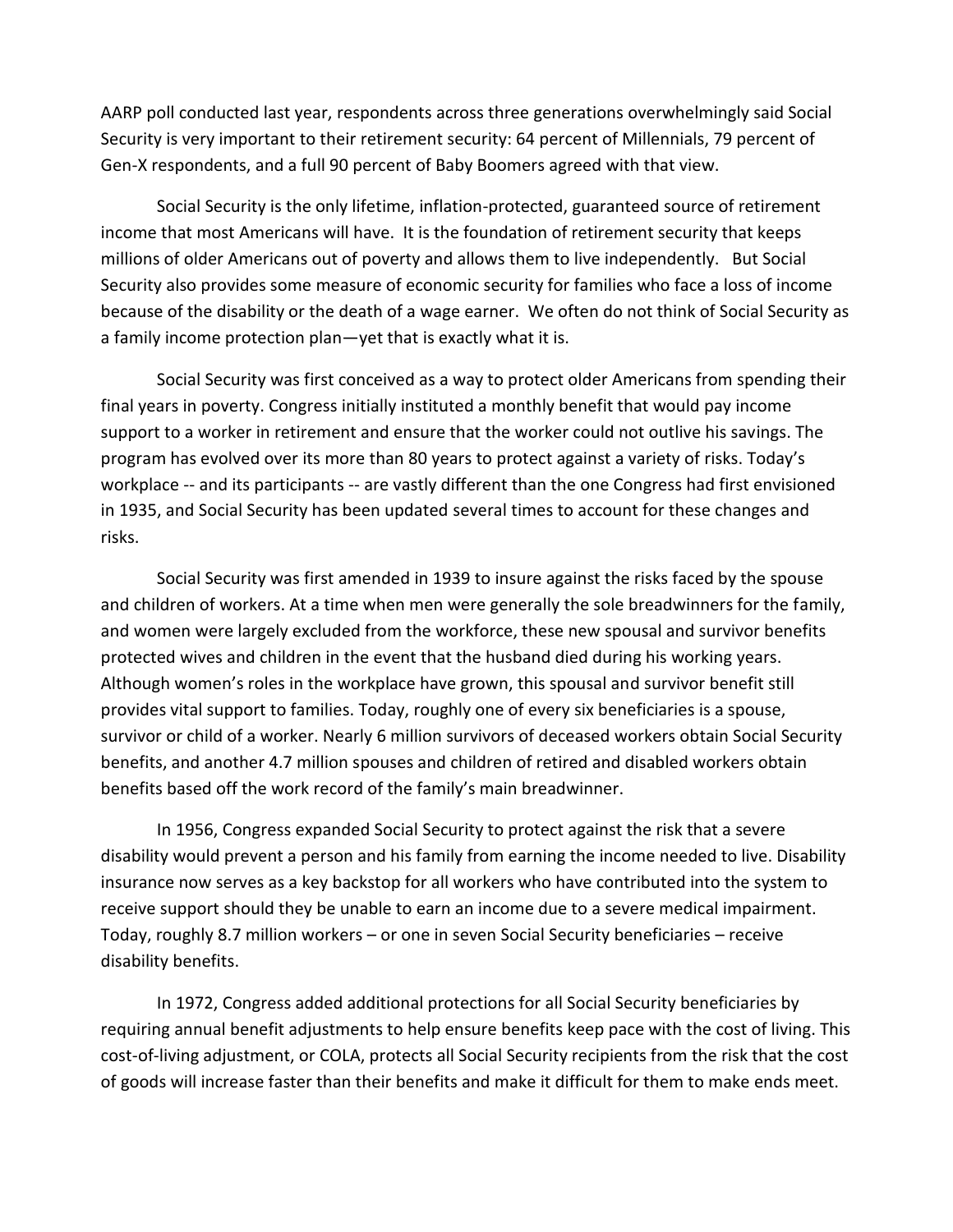In January of this year, Social Security recipients received a 2.8 percent rise in their benefit checks based on the increase in certain consumer goods during the prior year.

Admittedly, most Americans do not see Social Security as lifetime insurance. They look to it as a source of retirement income that they have invested in via payroll taxes during their working lives. It is an earned benefit, but it is not structured like a savings account or a 401(k) plan. Social Security benefits are calculated through a formula that helps protect the most vulnerable members of our society. This progressive benefit formula ensures that those with low lifetime earnings receive proportionately larger annual benefits. About half of those 65 and older depend on Social Security for the majority of their retirement income, and roughly one quarter of those 65 and older rely on the program for all or nearly all of their income in retirement.

Lottie Prushinski, AARP member from Southington, Connecticut, shared her story, which reflects the experience of millions of other Americans:

My Social Security benefits are the major source of my retirement income. I also have a very, very small pension, and retirement IRA. These together allow me to live on my own without any government assistance. During my working years which started when I was 16, I paid into the Social Security system until I retired. Being at the very low end of the middle class, without my Social Security benefits that I earned while working all those years, my income would be below the poverty level. I want to continue to live with dignity and financial independence and not rely on others. My current Social Security benefits are allowing me to do this.

A story just like Lottie's is heard every day, in every AARP state office and local chapter. As Rehana Stanley, the AARP Chapter President for Elmira, New York, stated for today's hearing:

Elmira is one of two American cities in the nation that is still in recession. I dare say, without question, that most of our members rely on Social Security income for daily survival. Many of our members have small or non-existent company pensions and have Social Security as the sole source of income. Our members are a hard working lot and have paid into the Social Security System their entire lives until they retired. They have earned the right to receive their payment and are grateful for a system that pays them back for a lifetime of sweat equity.

Social Security plays a crucial role in the financial security of millions of Americans. It has proven to be the most effective policy for reducing poverty among older people, particularly for women and racial and ethnic groups who are more likely to have had lower wages and less likely to have pensions. Without Social Security, nearly four in ten Americans 65 and older would live below poverty; that number drops to one in ten after Social Security lifts more than 15 million older Americans above the poverty line. Nearly one in four women ages 65 and older live in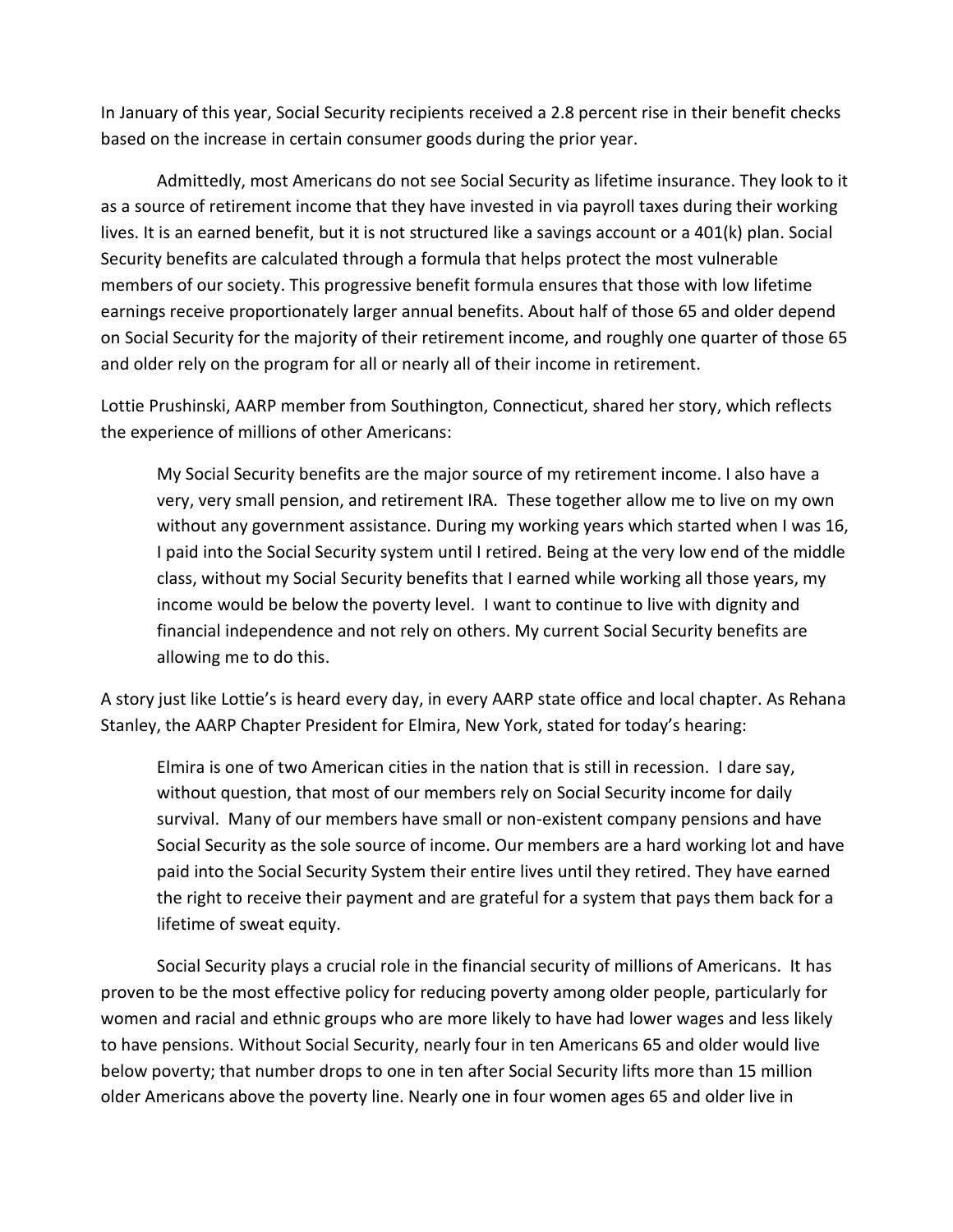families that receive at least 90 percent of their income from Social Security. The reliance in minority communities is even more pronounced; nearly 38 percent of African American women in families receiving benefits rely on Social Security for almost all of their income, and more than 31 percent of older Hispanic women do the same.

#### **The Future of Social Security**

Social Security is clearly the cornerstone of American financial security in retirement. It is extremely important to AARP's members that it will provide adequate benefits not only for them, but also for their children and grandchildren. While the Social Security Trustees have made clear, and AARP will continue to emphasize, that Social Security has enough funding to pay 100% of benefits until 2034, and it is also true that unless Congress acts, benefits could be reduced by 21% beginning in 2034 and through the remainder of the century. A cut like this would result in severe hardships for millions of people across the country, especially considering how modest benefits are now. It is critical to remember that the average monthly check for a retired male worker is \$1,565; and for a retired female worker, it is even less, only \$1,244.

AARP's membership believes it is the responsibility of Congress and the White House to take action so that hardworking Americans receive the benefits they have earned. That is why AARP has in the past few years made a campaign of asking lawmakers to share their plans for the future of Social Security. We want to commend the Chairman for his leadership in developing a detailed proposal to strengthen Social Security for the next 75 years, and we invite all members of the committee to also share your proposals to secure the future of the program with our members and the American public.

American workers paying into Social Security deserve an honest debate and civil discussion about its future. Our members' commitment to ensure the future of Social Security and their enthusiasm to hear from candidates and lawmakers on this topic is revealed by the breadth of engagements our campaigns have generated. During the 2016 election cycle alone, AARP collected 1.4 million petitions through our state offices and direct mail asking candidates to share a plan for Social Security's future, and 418,000 online activists took 615,000 actions telling candidates and Members of Congress about the importance of Social Security in their lives. We engaged 2.5 million members in phone conversations regarding Social Security during the election season, and those phone conversations complimented nearly 7 million pieces of mail sent to likely AARP voters about Social Security during the 2016 election. Nearly 134 million people saw AARP social media Tweets about Social Security during the 2016 election, and almost 26 million people took action on those Tweets, including sharing Tweets and Facebook posts. Clearly, AARP's members want to engage on the topic of Social Security's future.